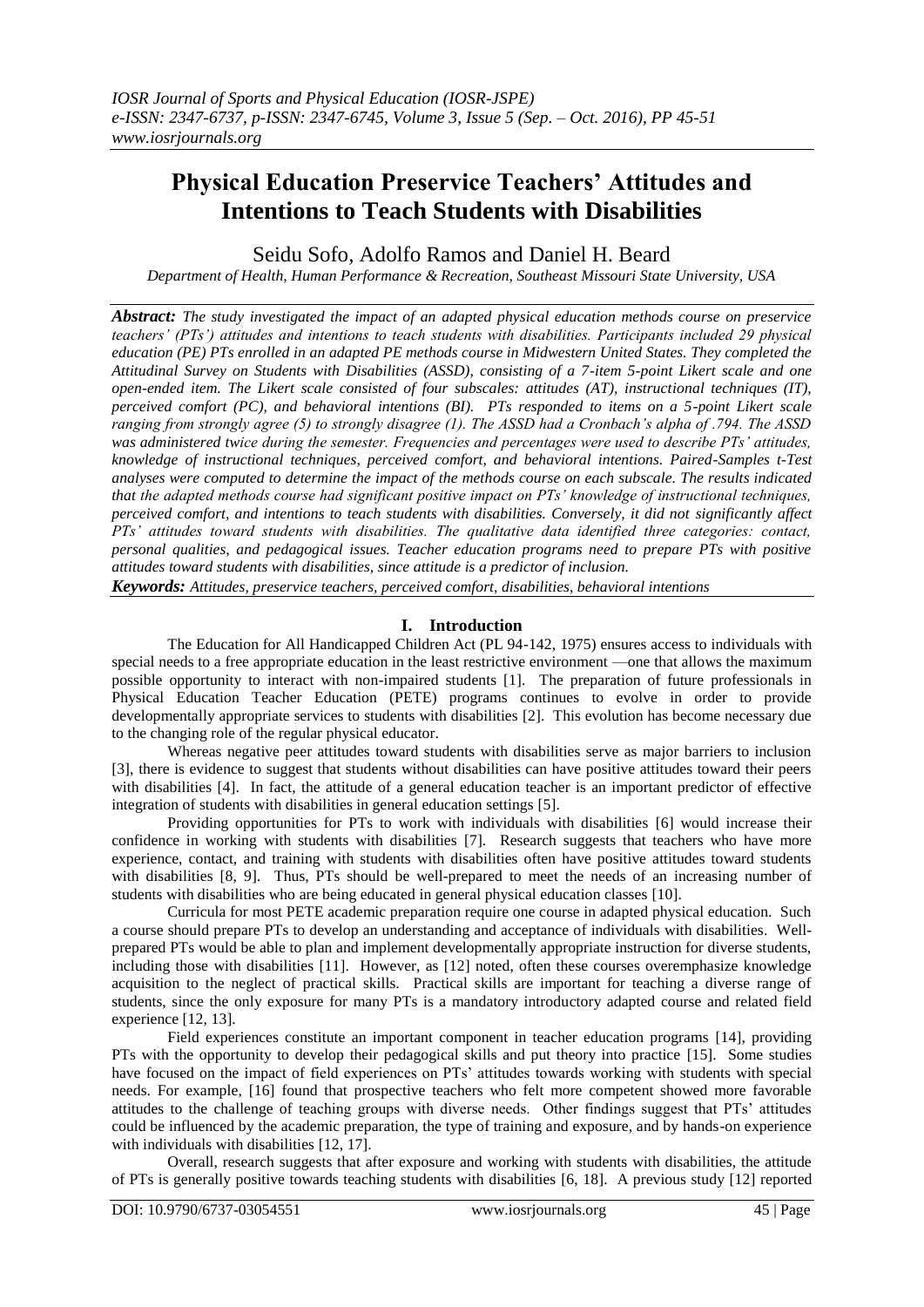that PTs felt less ignorant, and had a better understanding of how to interact with persons with disabilities after a 10-week course. Students who have had hands-on experience with individuals with disabilities hold significantly more favorable attitudes than students without experience [19]. Furthermore, PTs' beliefs and attitudes toward students with disabilities also influence their intentions to teach this group of students [20]. For instance, [21] examined the influence of academic preparation of two cohorts of PE PTs on their beliefs, attitudes, and intentions to teach students with disabilities. The results showed that both cohorts had favorable dispositions towards students with disabilities. However, the cohort that received more training in teaching students with disabilities had more favorable attitudes and intentions than their less-trained counterparts. However, other studies do not report any influence of prior exposure to disability [17]. For example, [22] reported a 10-week PE adapted course positively impacted PE preservice teachers' attitudes with or without a field experience component. If PTs have little or no practical experience working with students with disabilities, it can result in negative attitudes towards working with students with disabilities in their programs [13].

To date, very few studies examining the impact of methods courses and field experiences on PTs' regarding teaching students with disabilities have considered multiple variables simultaneously. Specifically, few studies have investigated PTs' attitudes, self-efficacy, perceived comfort, knowledge of instructional techniques, and intentions to teach students with disabilities simultaneously. Understanding how methods courses impact these variables simultaneously would enable PETE faculty identify effective strategies to better prepare PTs to teach students with disabilities.

# **1.1 Purposes of the study**

While some research has focused on attitudes towards students with disabilities in an effort to enhance PTs' attitudes, few have investigated PTs' intentions to teach students with disabilities. Therefore, the primary purpose of the current study was to examine physical education preservice teachers' attitudes and intentions to teach students with disabilities. The secondary purpose was to assess the impact of an adapted physical education methods course on preservice teachers' attitudes and intentions to teach students with disabilities.

## **1.2 Research Questions**

These research questions examined PTs' attitudes and intentions to teach students with disabilities:

1. What are PE preservice teachers' attitudes toward students with disabilities?

2. What are PE preservice teachers' level of perceived comfort about teaching students with disabilities?

3. What are PE preservice teachers' intentions to teach students with disabilities?

4. What is the influence of an adapted physical education methods course on PE preservice teachers' attitudes, perceived comfort, and intentions about teaching students with disabilities?

# **II. Method**

# **2.1Participants**

 The study included a purposive sample of 29 (21 males and 8 females) physical education PTs enrolled in an adapted physical education course at a university in Midwestern United States. Nineteen of the PTs were juniors while 10 were seniors. Twenty-six of the PTs were Caucasian, two African-American and one of Hispanic origin.

# **2.2Instrument**

 The Attitudinal Survey on Students with Disabilities (ASSD) served as the main data source. The ASSD consisted of a 7-item 5-point Likert scale and one open-ended item designed purposefully for this study. The scale contained a section on biographical information and four subscales consisting of closed-ended items: attitudes (AT), instructional techniques (IT), and perceived comfort (PC), and behavioral intentions (BI). The AT subscale consisted of three items that assessed PTs' attitudes toward students with disabilities. The IT subscale assessed PTs' knowledge of instructional techniques relating to students with disabilities. The PC subscale investigated PTs' level of perceived comfort in teaching students with disabilities. The IT and the PC subscales each consisted of one item. The BI subscale had two items. It examined PTs' intentions to teach students [20] with disabilities in a general physical education context and in an adapted physical setting. Participants indicated the extent to which they agreed or disagreed to each of the seven statements by checking the appropriate box for strongly agree (5), agree to strongly disagree (1). Thus, a high rating (5 or 4) represented a positive rating, while a low rating (2 or 1) for an item meant a negative rating. However, one item, "Generally, students in an adapted PE class will have behavior problems," was reversed during coding. That is, for this item, a rating of "5" was coded as "1" and rating of "1" as "5". The 7-item scale of the ASSD had a Cronbach's alpha of .794. In addition, the open-ended item examined PTs' perceived knowledge and skills to teach children with disabilities.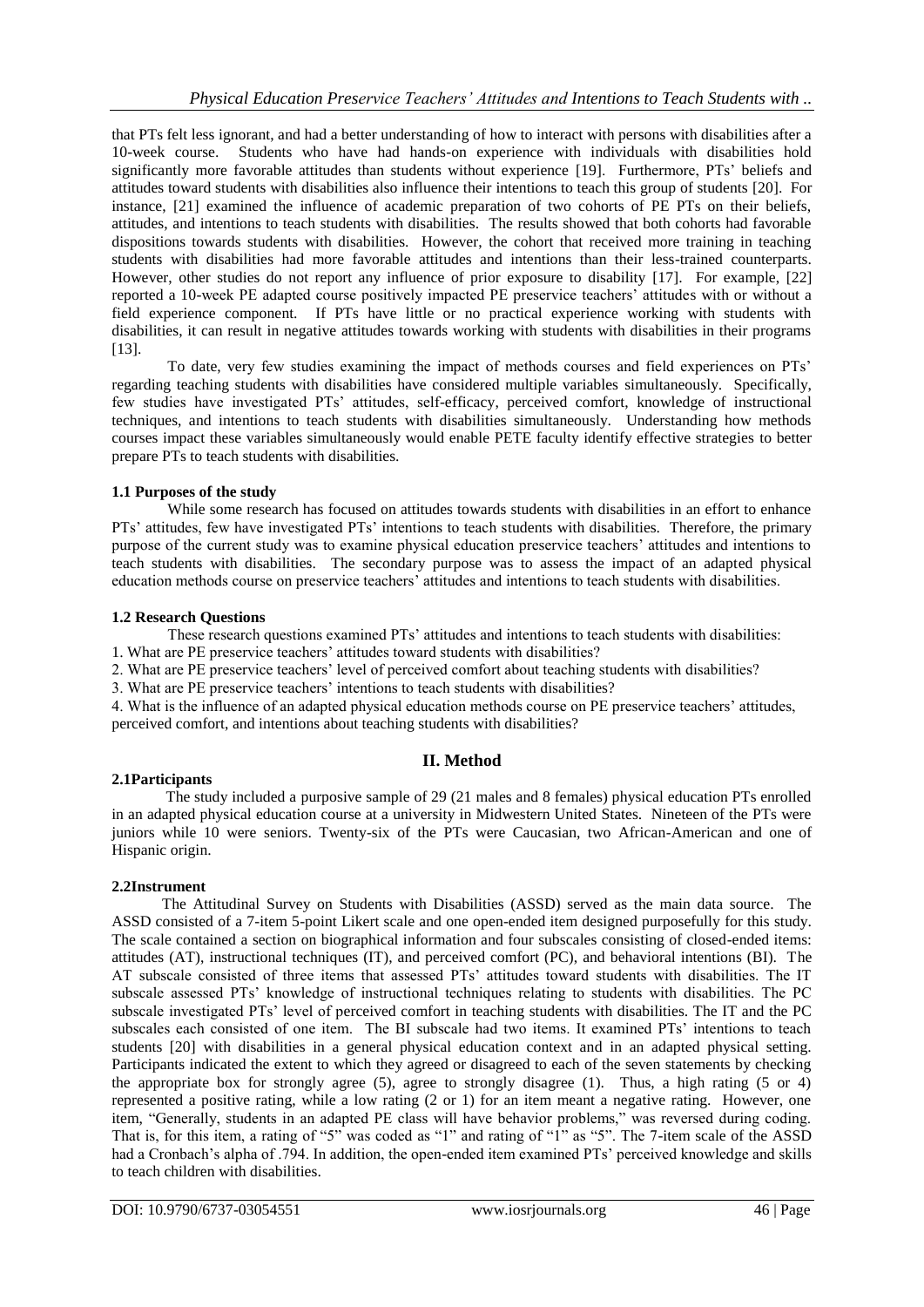The original ASSD consisted of 15 items (14 closed-ended and one open-ended). The instrument was given to two PETE faculty with doctorate degrees for validation. Based upon their input, four of the closedended items were deleted from the original instrument. However, three additional items were deleted upon running a reliability analysis (Cronbach's alpha) using SPSS Version 23 [23]. The Human Subjects Committee at the authors' university granted approval for the study. In addition, PTs signed informed consent prior to data collection. PTs were assigned identification numbers for the purpose of matching the pretest and posttest data. Data were analyzed at the end of the semester and only after the final grades for the course were posted.

#### **2.3Intervention**

 A 3-credit hour semester-long undergraduate adapted physical education methods course (400 Level) with a field experience component served as the intervention. The study employed the one-group pretestposttest design. PTs met twice a week on campus for 75 minutes each day. The ASSD was administered to the PTs twice— at the beginning and at the end of the semester.

The coursework component of the course consisted of lecture and laboratory activities covering topics such as: understanding individuals with disabilities, motor learning and perception, Individualized Education Programs (IEP), teaching adapted physical education, instructional strategies, assessing students with disabilities, motivation, and organization and administration of adapted physical education programs.

The field experience took place at a local area high school. PTs were placed into groups of 7-8 for purposes of visiting the school on different days. The field experience consisted of 15 contact hours, the first three were used for observation. Prior to commencing the field experience, the lead cooperating teacher met with the PTs on campus to communicate to them the classroom protocols and expectations at the school.

PTs were assigned to an adapted PE class that had students with extreme disabilities and who did not participate in the general physical education class. The adapted PE class was taught by two adapted physical education teachers. Content for the class included fitness activities (whole class), individual tasks and a culminating activity (whole class). Each PT was assigned a student with a disability to work with during the school visit. In addition, each PT was assigned to a different student each time they visited the school.

PTs were required to submit lesson plans to their cooperating teacher for approval prior to teaching each lesson. The lesson plans contained developmentally appropriate movement tasks for students with disabilities. Finally, at the end of each week, PTs submitted reflection papers on their experiences to the instructor of the course.

## **2.4 Data Analysis**

The closed-ended items were analyzed using descriptive and inferential statistics. Pre- and postintervention data for each item were analyzed using frequency counts and percentages. In addition, Paired-Samples t-Test analyses were computed for each subscale, comparing the pre-intervention and post-intervention data. PTs' responses to the open-ended item were analyzed using comparative analysis and analytic induction (Patton, 2002). First, the three authors read and re-read the responses independently to identify tentative categories and subcategories. Second, the authors compared notes and arrived at consensus on the categories. Trustworthiness was established via researcher triangulation and peer debriefing [24]. One PETE expert did the debriefing for the authors. The first author sent the tentative categories and sample excerpts to the expert for feedback. The expert provided comments without recommendations to change the tentative categories.

# **III. Results**

## **3.1 Quantitative Data**

#### **3.1.1 Preservice teachers' attitudes, instructional knowledge, perceived comfort, and behavioral intentions at the start of the methods course**

Table 1 presents pre-intervention data on PTs' attitudes, instructional knowledge, perceived comfort, and behavioral intentions, pertaining to teaching students with disabilities. The results indicated that most PTs strongly agreed or agreed (65.52%) that they had positive experiences with students with disabilities during their grades K-12 years. In addition, 68.97% of the PTs believed students with disabilities would act poorly. Table 1 also shows that many PTs were neutral regarding their intentions to teach students with disabilities in their first year of teaching in a regular PE class (48.28%) and in an adapted PE setting (50.84%). Only 24.14% of the PTs indicated their intention to students with disabilities at the start of the semester.

## **3.1.2 Preservice teachers' attitudes, behavioral intentions, instructional knowledge, and perceived comfort at the end of the methods course**

Table 2 presents post-intervention data on PTs' attitudes, instructional knowledge, perceived comfort, and behavioral intentions, at the end of the semester. The highest percentage (75.87%) of PTs strongly agreed or agreed that students with disabilities would act poorly in class. More than 72% of the PTs also indicated they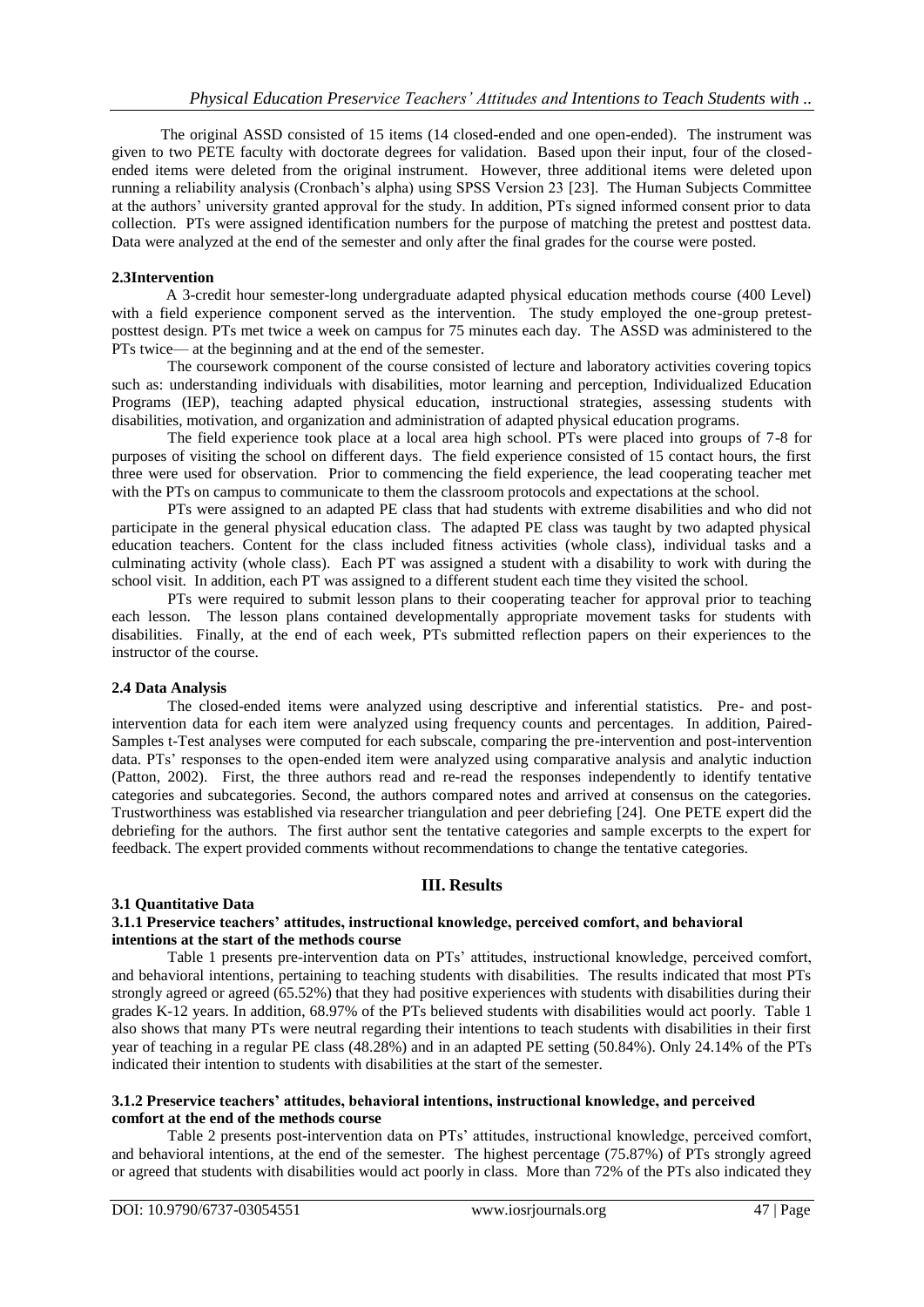had positive experiences with students with disabilities during their K-12 years. Most PTs were unsure if they would teach a regular PE class (58.62%) or an adapted class (62.07%) to students with disabilities in their first year of teaching. Only 34.48% of them indicated they planned to teach in either context. Slightly more than 41% of the PTs strongly disagreed or disagreed with the statement that general teaching techniques for adapted PE and regular physical education would not differ. In other words, 37.93% believed that teaching techniques for the two contexts were similar, with modifications for students with disabilities.

## **3.1.3 Impact of methods course on PTs' attitudes, instructional knowledge, perceived comfort, and behavioral intentions**

Table 3 shows pretest-posttest Paired-Samples t-Test analyses for PTs' attitudes, instructional knowledge, perceived comfort, and behavioral intentions. The data indicate that posttest (3.83) mean score for AT was higher than that for the pretest (3.67). However, the t-Test analysis showed that the mean difference was not statistically significant. Similarly, the posttest scores for IT (3.03), PC (4.07) and BI (3.29), were higher than their respective pretest scores: 2.38, 3.07, and 2.91. The Paired-Samples t-Test analyses indicated that the mean differences for the three subscales were statistically significant. That is, the adapted methods course had significant positive impact on PTs' perceived knowledge of instructional techniques, perceived comfort, and intentions to teach students with disabilities. Conversely, the methods course did not have a significant effect on PTs' attitudes toward students with disabilities, even though their attitudes were more positive at the end of the semester than at the beginning.

# **3.2 Qualitative Data**

## **3.2.1 Pre-intervention**

The open-ended item asked PTs the extent to which they had the requisite knowledge and skills to teach students with disabilities. Findings from the pre-intervention qualitative data were grouped into two categories: contact and personal qualities. Analysis of the post-intervention data identified pedagogical issues as the main category. All names used for reporting results on the qualitative data are pseudonyms.

## **3.2.1.1 Contact**

PTs identified contact with students with disabilities as a factor that would enable them teach this group of students. The category had three subcategories. First, PTs identified contact with family members as the source for their perceived knowledge and skills for teaching students with disabilities. Larry stated, "I have the knowledge to some extent to teach students with special needs, because I have worked with my blind cousin on certain activities in the past." Similarly, Ken attributed his perceived ability to growing up with an autistic family member, "I think that I have more knowledge than some people in teaching special needs students because my brother is autistic and I have been around him enough to understand what it takes." PTs like Larry and Ken believed their observations of and interactions with family members with disabilities gave them the knowledge and skills to teach this group of students. Second, PTs indicated their contact with students with disabilities in K-12 school settings had prepared them to teach students with disabilities. For example, Matt wrote, "The high school I attended was the only one around that helped with adapted students, so I know a little from visual experience [observation]." Thus, PTs' early school experiences served as references for their perceived knowledge and skills in teaching students with disabilities. Finally, PTs based their perceived ability to teach students with disabilities on their contact with this group of students in physical activity and sport settings outside school. Examples of settings outside school included community recreational facilities, summer camps, and the Special Olympics. Jackie indicated that she had experience working with children with disabilities, ―At my job, I already work with kids that have both physical and mental disabilities in rec programs." Lionel expressed a similar view, "From working at the YMCA, I am able to be around special needs kids in the sport environment." The Special Olympics provided opportunities for many PTs to work with students with disabilities. As one PT wrote, "I have some knowledge with students with disabilities because I helped out several times at the Special Olympics" (Darren).

# **3.2.1.2 Personal qualities**

PTs in the current study identified patience as a critical personal quality needed to teach students with disabilities. "Special needs students need to have someone work with them that has a great deal of patience" (Ashley). Karen believed she had the knowledge and skills to teach students with disabilities, "I have the patience for the students [with disabilities] . . . and can teach them." Katie expressed a similar view when she stated, "I have the patience and understanding of what it takes to educate children with disabilities." Thus, PTs thought they were capable of teaching students with disabilities because they had the appropriate levels of patience. Conversely, some PTs felt they lacked the knowledge and skills to teach students with disabilities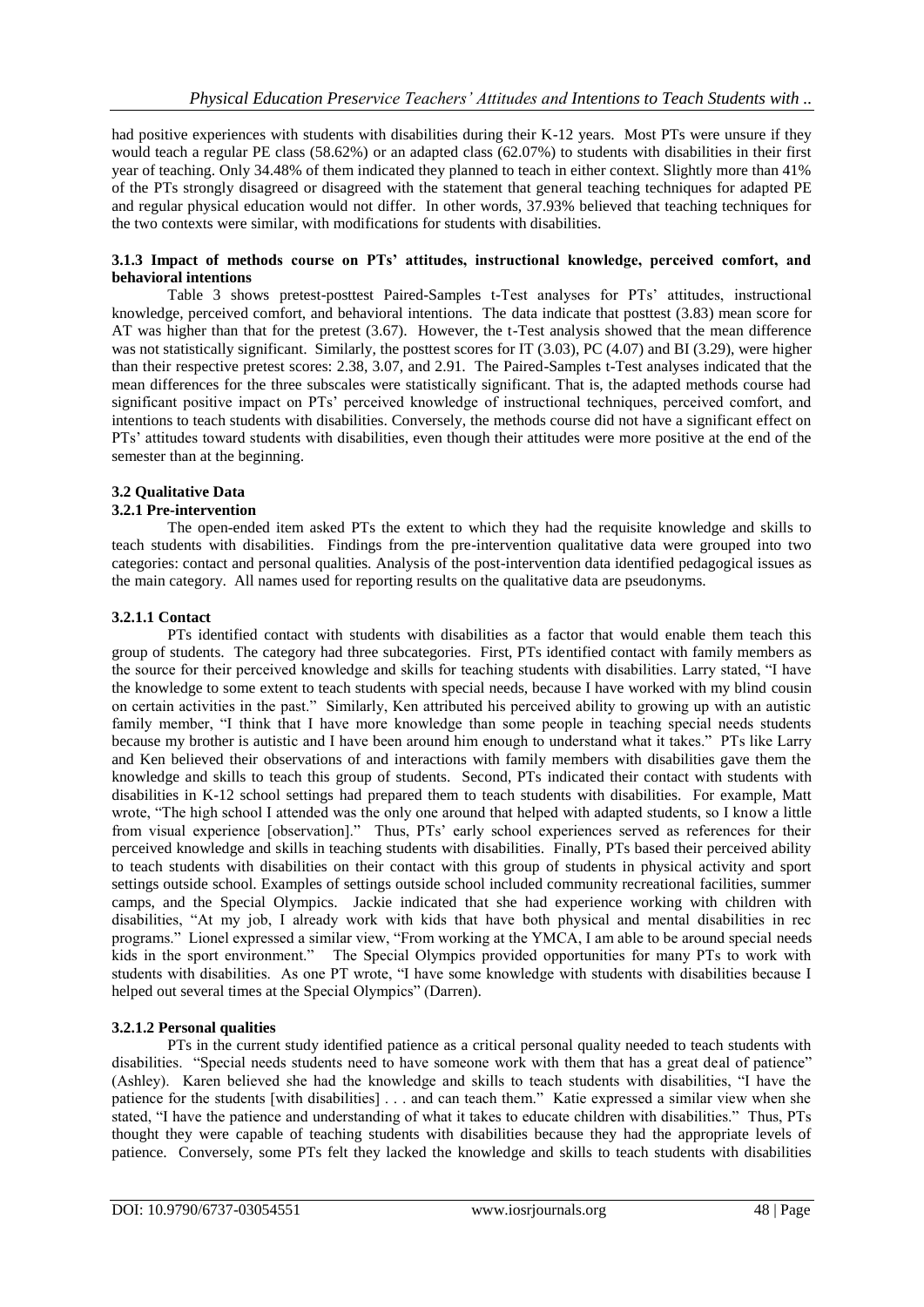because they lacked that personal quality (patience). For example, Lauren wrote, "I have yet to acquire the patience for it [teach students with disabilities]."

#### **3.3 Post-intervention**

## **3.3.1 Pedagogical issues**

PTs responses to the open-ended item at the end of the semester were grouped under pedagogical issues. First, most PTs felt they had a better understanding of disabilities and how students with disabilities learn. As Laura stated, "I have learned so much about children with disabilities." Matt had a similar sentiment when he indicated, "I believe I do have more adequate knowledge to teach students with special needs after taking the class.‖ Second, most of the PTs felt more confident teaching students with disabilities after taking the adapted methods course. Donna's account exemplified such confidence, "After going to the high school this semester, I feel more confident in my ability to teach students with disabilities." Mary felt the same when she stated, "After taking this [adapted PE] class I think I am better able to teach an adapted PE class." That is, PTs felt "... comfortable teaching an adaptive class" (Johnson) on completion of the methods course. Third, PTs believed they had learned instructional strategies for teaching students with disabilities. Jackie, for example indicated, "I have learned many teaching strategies to be able to teach students with wide range of abilities or disabilities." She added that she was very eager to ". . . have my own adapted class or have individuals with disabilities in a general PE classroom setting" (Jackie).

Despite their positive dispositions for teaching students with disabilities after taking the methods course, PTs in the present study felt they still had more to learn. Matt's account supported this assertion, "The field experience has made me much more comfortable in teaching these students. I still need to know a little more about individual disabilities in specific situations." They acknowledged that they were still in training and the methods course did not make them experts in adapted PE. Caleb, also agreed he had learned a lot from the methods course, and needs ". . . to pair the knowledge with more experience, and I will be fine." Kaden summarized this notion in these words, "I believe I have adequate training in my major, but I do not feel I am qualified yet to teach students with special needs."

| Category                                                                     | Strongly        |               | Neutral |               | Disagree/Stro |       |  |  |
|------------------------------------------------------------------------------|-----------------|---------------|---------|---------------|---------------|-------|--|--|
|                                                                              | Agree/Agree     |               |         |               | ngly Disagree |       |  |  |
| <b>Attitudes</b>                                                             |                 | $\frac{0}{0}$ | f       | $\frac{0}{0}$ |               | $\%$  |  |  |
| 1. I had positive experiences with students with disabilities during my      | 19              | 65.52         | 9       | 31.03         |               | 3.45  |  |  |
| grades K-12 years                                                            |                 |               |         |               |               |       |  |  |
| 2. I expect students with disabilities to act poorly.                        | 20              | 68.97         | 6       | 20.69         | 3             | 10.34 |  |  |
| 3. Generally, students in an adapted PE class will have behavior problems.   | 12              | 41.38         | 12      | 41.38         | 5             | 17.24 |  |  |
| <b>Instructional Techniques</b>                                              |                 |               |         |               |               |       |  |  |
| 4. General teaching techniques for adapted PE are the same as teaching       | 3               | 10.34         | 6       | 20.69         | 20            | 68.97 |  |  |
| general physical education classes.                                          |                 |               |         |               |               |       |  |  |
| <b>Perceived Comfort</b>                                                     |                 |               |         |               |               |       |  |  |
| 5. At the present time, I feel comfortable about teaching the adapted        | 11              | 37.93         | 10      | 34.48         | 8             | 27.58 |  |  |
| physical education class.                                                    |                 |               |         |               |               |       |  |  |
| <b>Behavioral Intentions</b>                                                 |                 |               |         |               |               |       |  |  |
| 6. I intend to teach students with disabilities in a regular PE class in my  | $7\phantom{.0}$ | 24.14         | 14      | 48.28         | 8             | 27.58 |  |  |
| first year of teaching.                                                      |                 |               |         |               |               |       |  |  |
| 7. I intend to teach students with disabilities in an adapted PE class in my | $\overline{7}$  | 24.14         | 15      | 50.84         | 7             | 24.14 |  |  |
| first year of teaching.                                                      |                 |               |         |               |               |       |  |  |

#### **IV. Tables**

**Table 1:** Pre-intervention frequency counts and percentages for PTs' attitudes, instructional knowledge, perceived comfort, and intentions

**Table 2:** Post-intervention frequency counts and percentages for PTs' attitudes, instructional knowledge, perceived comfort, and intentions

| Category                                                                                     | Strongly    |       | Neutral |               | Disagree/Strong |       |
|----------------------------------------------------------------------------------------------|-------------|-------|---------|---------------|-----------------|-------|
|                                                                                              | Agree/Agree |       |         |               | ly Disagree     |       |
| <b>Attitudes</b>                                                                             |             | $\%$  |         | $\frac{0}{0}$ |                 | $\%$  |
| 1. I had positive experiences with students with disabilities during my<br>grades K-12 years | 21          | 72.41 | 8       | 27.58         |                 | .00   |
|                                                                                              |             |       |         |               |                 |       |
| 2. I expect students with disabilities to act poorly.                                        | 22          | 75.87 | 4       | 13.79         | 3               | 10.34 |
| 3. Generally, students in an adapted PE class will have behavior                             | 14          | 48.28 | 12      | 41.38         | 3               | 10.34 |
| problems.                                                                                    |             |       |         |               |                 |       |
| <b>Instructional Techniques</b>                                                              |             |       |         |               |                 |       |
| 4. General teaching techniques for adapted PE are the same as teaching                       | 11          | 37.93 | 6       | 20.69         | 12              | 41.38 |
| general physical education classes.                                                          |             |       |         |               |                 |       |
| <b>Perceived Comfort</b>                                                                     |             |       |         |               |                 |       |
| 5. At the present time, I feel comfortable about teaching the adapted                        | 21          | 72.41 |         | 24.14         |                 | 3.45  |
| physical education class.                                                                    |             |       |         |               |                 |       |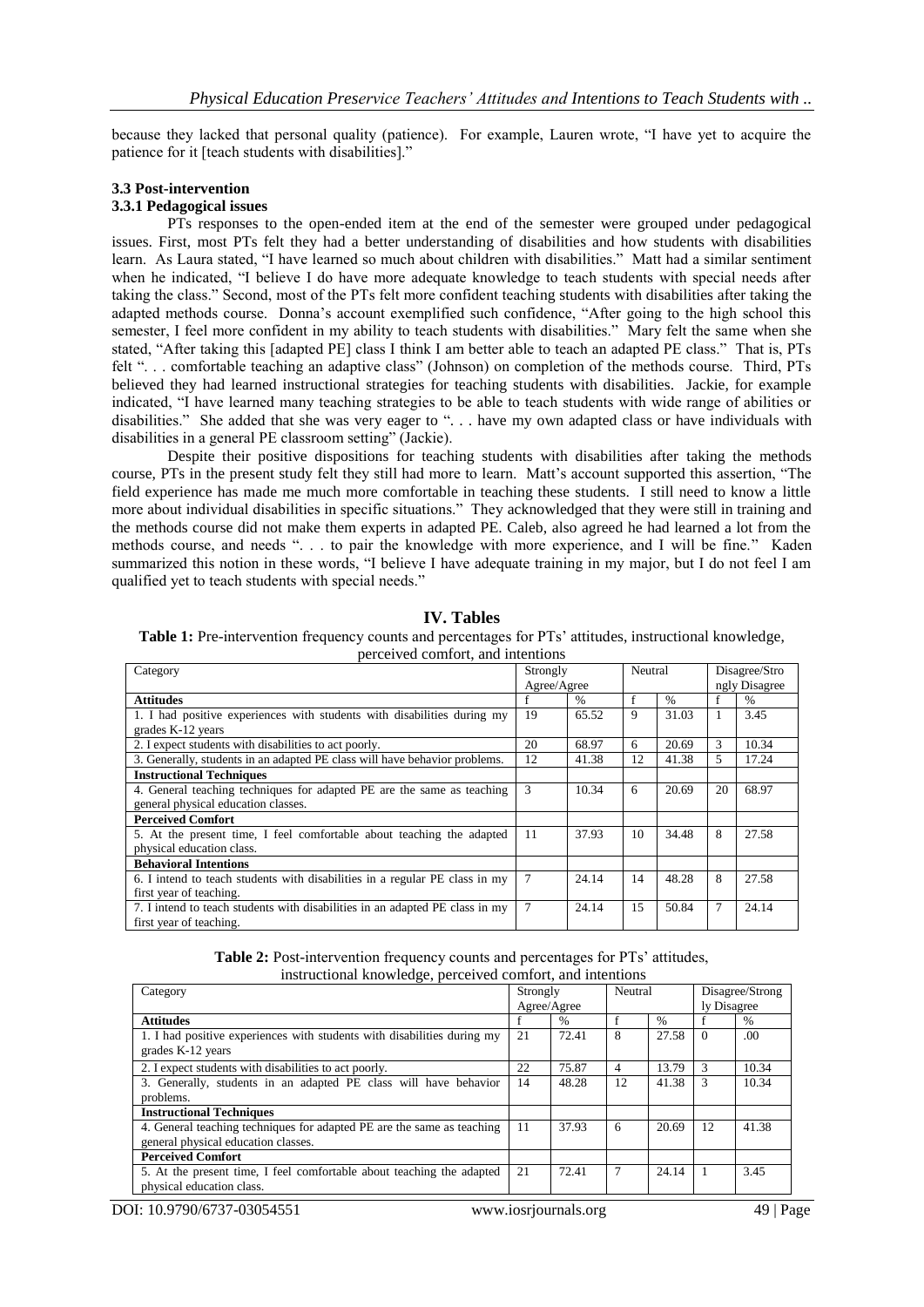| <b>Behavioral Intentions</b>                                                 |    |       |    |       |      |
|------------------------------------------------------------------------------|----|-------|----|-------|------|
| 6. I intend to teach students with disabilities in a regular PE class in my  | 10 | 34.48 |    | 58.62 | 6.90 |
| first year of teaching.                                                      |    |       |    |       |      |
| 7. I intend to teach students with disabilities in an adapted PE class in 10 |    | 34.48 | 18 | 62.07 | 3.45 |
| my first year of teaching.                                                   |    |       |    |       |      |

**Table 3:** Paired Samples t-Test PTs' attitudes, instructional knowledge, perceived comfort, and behavioral intentions.

| Subscale                        | Pretest | Posttest |      | t-value   |         |           |
|---------------------------------|---------|----------|------|-----------|---------|-----------|
|                                 | M       | SD       | M    | <b>SD</b> |         | p-value   |
| <b>Attitudes</b>                | 3.67    | .62      | 3.83 | .54       | $-1.38$ | .178      |
| <b>Instructional Techniques</b> | 2.38    | .86      | 3.03 | 1.12      | $-2.93$ | $.007**$  |
| Perceived Comfort               | 3.07    | 1.19     | 4.07 | .88       | $-4.58$ | $.000***$ |
| <b>Behavioral Intention</b>     | 2.91    | 79       | 3.29 | .68       | $-3.75$ | $.001**$  |

\*\*p  $\leq .01$ ; \*\*\*p  $< .001$ 

#### **V. Discussion and Conclusions**

The purpose of the present study was to examine physical education PTs' attitudes and intentions to teach students with disabilities, and the impact of an adapted physical education methods course on their attitudes and intentions to teach students with disabilities. The data suggested that most PTs entered the methods course with positive attitudes towards students with disabilities. This is consistent with previous studies that teachers exposed to individuals with disabilities were more open to inclusion [25, 26]. PTs in the current study indicated they had contact with students with disabilities during their K-12 years or had family members with disabilities. Others had worked with students with disabilities in physical activity and/or sports settings. Another finding was that the adapted methods course did not significantly impact PTs' attitudes toward students with disabilities. As [27] argued, attitudes are not inherent, but rather PETE programs need to provide experiences that help develop these attitudes.

The quantitative data suggested that most PTs started the methods course with limited knowledge of instructional skills for teaching students with disabilities. In contrast, the qualitative data indicated PTs perceived themselves to have the requisite knowledge and skills to teach students with disabilities due to observations of their teachers during their K-12 years. PTs enter teacher education programs after having spent thousands of hours observing and evaluating trained teachers, what [28, 29] referred to as "apprenticeship of observation.‖ These early experiences shape their beliefs about teaching. It is important that PETE programs provide PTs opportunities to challenge their lay beliefs, as some of the beliefs may be in conflict with appropriate practices or program philosophy.

Even though most PTs entered the methods course with positive attitudes toward students with disabilities, most of them were not comfortable teaching this group of students. Also, they were unsure if they would teach students with disabilities in the future. The methods course had a positive impact on PTs' perceived comfort and intentions to teach students with disabilities. This finding is consistent with previous studies that reported hands-on experiences with children with disabilities increased PTs' confidence and preparedness to teach students with disabilities [7]. Thus, the laboratory activities and field experience component of the methods course helped PTs in the current study to apply instructional strategies they learned from their coursework [15, 30].

The findings from the present study have two implications. First, PETE programs need to help PTs examine their beliefs and attitudes toward students with disabilities throughout their training. For research indicates that teachers with more experience tend to have less positive attitude towards inclusion [31, 32]. In addition, the examination of their beliefs and attitudes should continue into their early years of practice through professional development programs [33]. Second, PETE programs can influence PTs' attitudes toward students with disabilities through contact or interaction with students with disabilities during field experiences [30]. Positive attitudes in turn would result in favorable dispositions for teaching students with disabilities.

The present study utilized only one open-ended questionnaire item with closed-ended items to study PTs' perceived knowledge and skills in teaching students with disabilities. Participants' attitudes, perceived comfort, and intentions to teach this group of students were assessed using closed-ended questionnaire items only. Future research should use qualitative data collection tools to examine these variables. Interviews, for example, would provide deeper insight into PTs' attitudes, perceived comfort, and intentions. In addition, future research could use a longitudinal design to investigate PTs' attitudes, perceived comfort, and intentions to teach students with disabilities after the adapted methods course through student teaching. Findings from such a study would provide valuable information for PETE faculty to plan appropriate interventions. Finally, future researchers could replicate the present study at multiple teacher education program sites, for a better representation of physical education PTs.